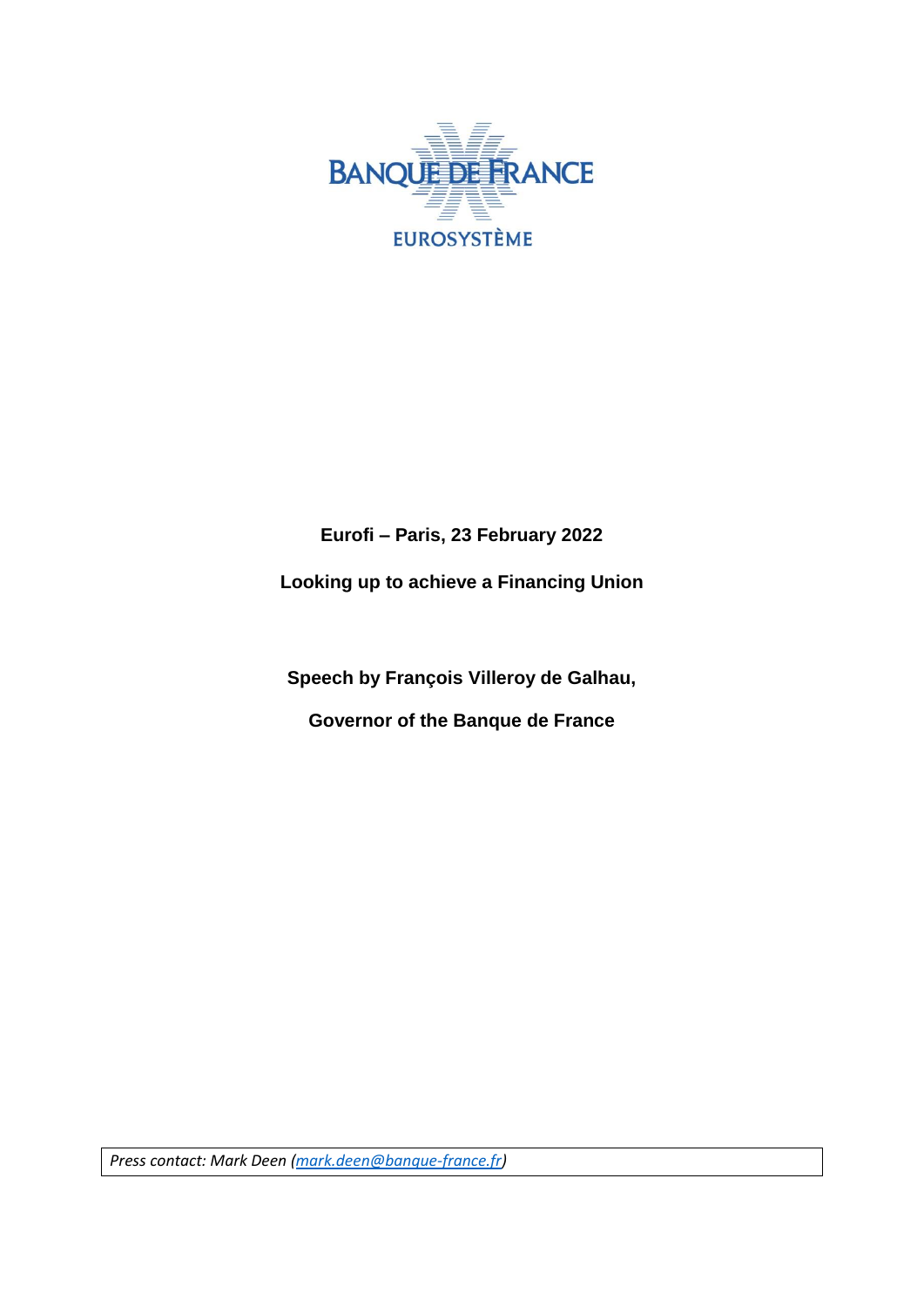Ladies and Gentlemen,

It is a great pleasure for me to open this edition of Eurofi today in Paris, and I extend my warmest thanks to Didier Cahen and David Wright for their tireless efforts that allow us to gather in this beautiful Hôtel du Collectionneur. Today I will indeed be speaking about a collection – not of fine arts, but rather of national banking and financial systems. Unfortunately, such a collection is nothing to rejoice about, it is rather an Achilles heel.

But let me start with a few words about Ukraine. We are obviously monitoring closely the geopolitical developments, and their possible economic and financial implications. Let me already stress that the direct exposure of French financial institutions to Russia remains limited, but the SSM called all European banks to enhanced vigilance on cyber risks. We will assess in our Governing Council in March the more indirect consequences on inflation and growth, and we will be facts driven: more than ever, optionality – about the right monetary stance – and flexibility – to guarantee the right monetary transmission – are the two names of the game for our policy.

A few days ago, on 7 February, we celebrated the thirtieth birthday of the European Union and of the Maastricht Treaty. I was personally present during the signature of this Treaty, which promoted "the strengthening of economic and monetary union, ultimately including a single currency". We have successfully established a *monetary* Eurosystem, however a real *financial* Eurosystem must now develop. Let me therefore share some proposals on the Banking Union and the Capital Markets Union (CMU), which are the two cornerstones for such a financial Eurosystem. We are all aware the Banking Union is for 19 countries, and tomorrow 21, while the CMU is for 27. But allow me to mix them today with a common core – the euro area – and a common purpose – the right funding of our economies.

I will quote two thriller books today. You may rightly think of *The postman always rings twice*: Andrea Enria and myself<sup>i</sup> already conveyed this message quite plainly regarding the Banking Union during the last Eurofi session in September.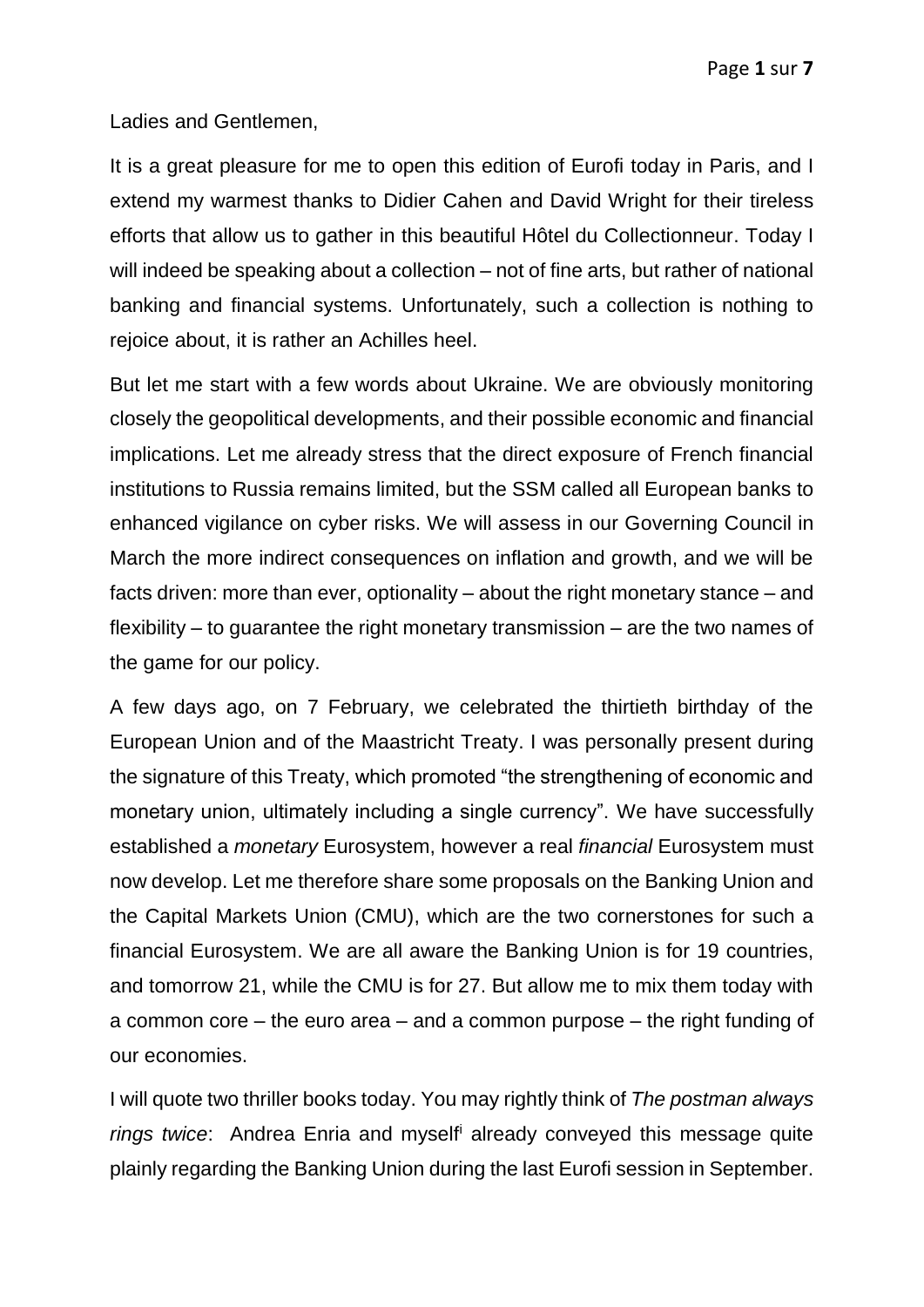You may also think that these projects are more or less stuck. It is true that there has been deadlock and I will list the bad reasons for this. But there are also good reasons why we can break this deadlock now and give the projects of Banking Union and CMU new momentum (I). I will then describe the new possible steps for the Banking Union (II) and the CMU (III).

\*

## **I. Three reasons for delay, and four reasons for hope**

So why have these two major European projects struggled to get off the ground fully six years after they were launched? After a strong initial impulse which quickly gave birth to an effective first pillar – supervision –, the Banking Union has been on hold for several years due to lengthy and not very productive discussions, in particular on the third pillar (deposit insurance scheme). When it comes to the CMU, its first action plan back in September 2015 had already identified a number of improvements that are still valid today; its main weakness was not in its content but in the lack of implementation.

Let me start with three bad reasons for that. A first explanation would be that Europe only moves forward in times of crisis. This is partly true: the Banking Union and the CMU are two examples of initiatives taken in the aftermath of the financial and sovereign debt crises. Yet we should not wait complacently until the next crisis to act; it is precisely because we are not in an acute crisis situation that we should move forward now. Second, both initiatives can be described as arid and technical. This is not an issue in itself; we are accustomed to complex topics. But here we may have created a maze of technical and interconnected sub-topics, and lost sight of their original political purpose.

Third and not least, national reflexes are still present, with countries reasoning vis-à-vis "their" banks and "their" financial centre. The result is that each European country, and the EU as a whole, are losing to the benefit of London and the United States – or to the benefit of foreign Bigtechs tomorrow. All in all we have to accept the idea that instead of a single European financial centre, we will have a polycentric network of financial centres – all the more since the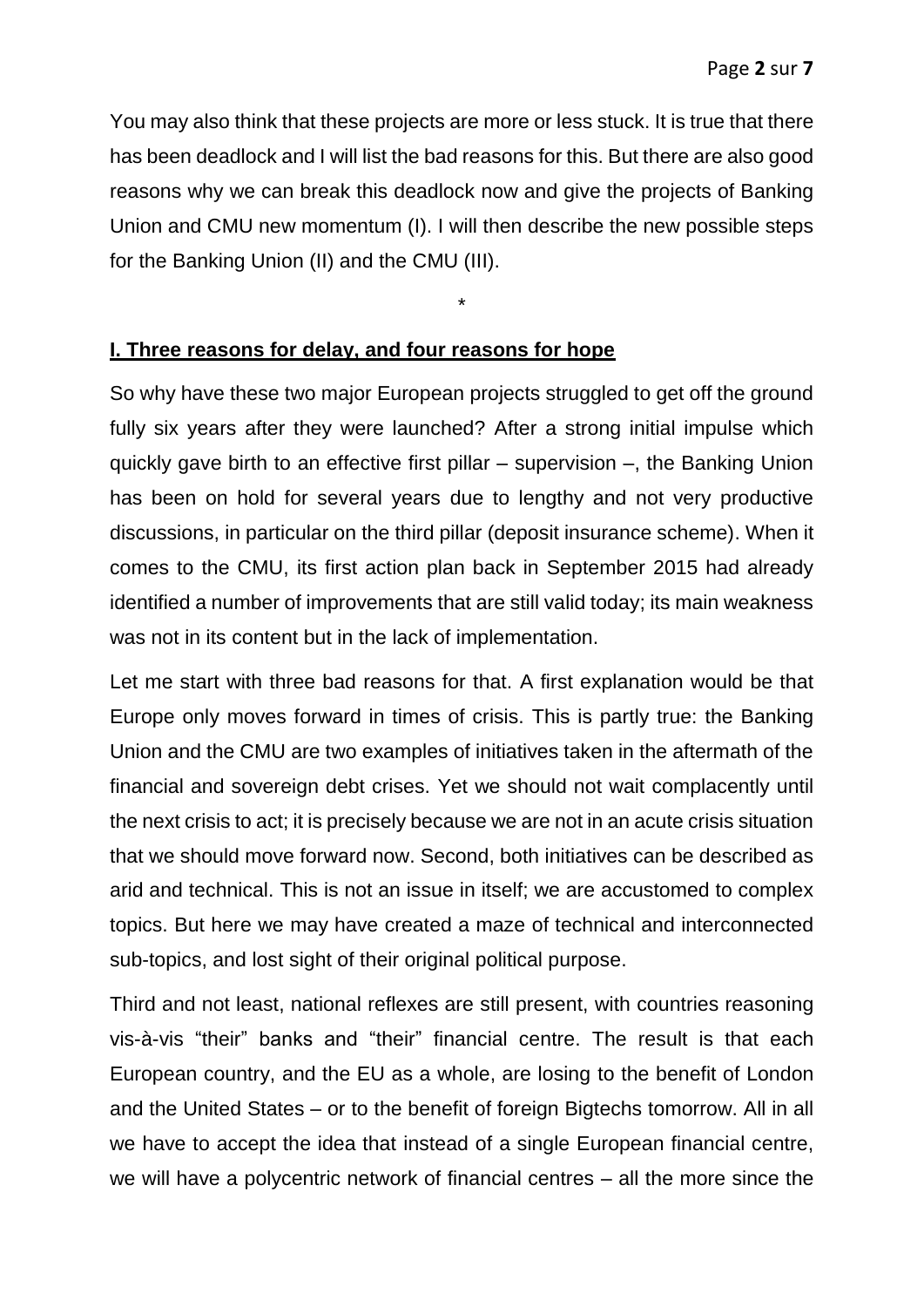digital era encourages it. And accept that there will be no winner-takes-all country, but several pan-European cross-border financial players.

In this early 2022 nevertheless, there are at least four reasons to believe that we can breathe new life into Banking Union and CMU:

- There is growing awareness that European strategic autonomy matters and that financial sovereignty is part of it. This shift started with the Covid crisis but it is being underlined even more starkly now by geopolitics.
- The two "great transformations" ahead of us, digital and ecological, will require massive investments. This calls for common financing from not only public but also private sector. We should rebrand the CMU in a way that better reveals its goals: financing our two major transformations. I proposed some time ago to rebrand it "Financing Union for Investment and Innovation", or "Financing Union for Sustainable Investment" – Christine Lagarde suggested a "Green Capital Markets Union".<sup>ii</sup> At the inception of the single market in 1986, the genius of Jacques Delors and the Commission was to hoist over a collection of 300 technical texts the banner of the four freedoms of movement – goods, services, persons and capital. This banner gave a meaning and a purpose to the single market. I am convinced that the success of CMU, in particular, will not depend on an ever-improving technical agenda, but on a much stronger political ownership and impetus, from all European authorities.
- We need an enhanced "private float" to stabilise the Economic and Monetary Union. Fiscal and monetary policies have done a lot to support the economy since 2020, and can no longer be the only tools used to tackle these challenges.
- Recent openings in the position of several countries especially along the Rhine, but also across the Alps – could hopefully offer the possibility to reach agreements.

## **II. Finalising the Banking Union to strengthen our banks**

The following figures will illustrate our failure so far to offer the right conditions for pan-European banking groups to emerge. In 2020, the domestic market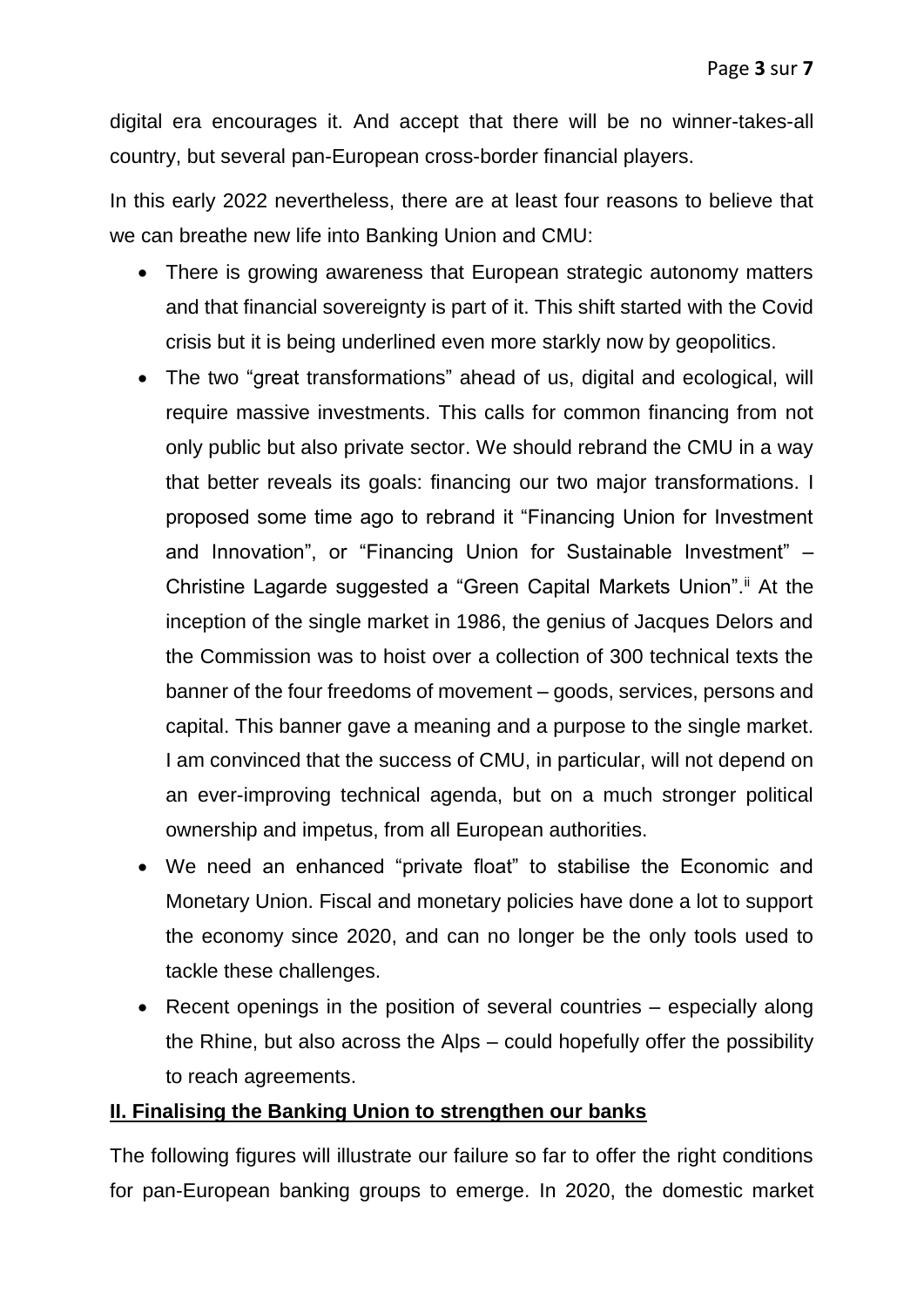share of the top five US banks stood slightly below 50%, compared with around 25% for the top five in Europe<sup>iii</sup>. In 2021, amid a dynamic volume of mergers and acquisitions in Europe, domestic transactions accounted for circa 80% of completed deals from January to November; symmetrically, the share of crossborder deals remains almost negligible. Meanwhile the largest investment bank from euro area ranks only ninth worldwide, far behind the top five ones – which are all American. More worrying still, EU banks are losing ground on their own soil: the market share of the six major US investment banks in Europe increased from 44% to 58% between 2013 and 2020.

This question of size reaches far beyond the question of G-SIBs indicators and methodology, which should of course duly take into account the achievements of the Banking Union so far. More than anything else, our banks need economies of scale to have the means to invest properly – including in their digital transformation. Digital is mainly about IT investment, hence fixed costs, hence size. It is high time to start thinking European, instead of national. Let us not fool ourselves: preventing our banks from growing will only make them less profitable and easier prey. We have to avoid a scenario where European G-SIBs would disappear or remain too few, because then we would have partly surrendered our strategic autonomy.

Regarding the method, we obviously need to switch from a disappointing sequential approach to a more agile process. Raymond Chandler, author of *The Big Sleep*, once said: "There is no trap so deadly as the trap you set for yourself." I therefore very much welcome Eurogroup President Paschal Donohoe's recent statements<sup>iv</sup>. Without prejudging future proposals and discussions, I will briefly lay out what a realistic and pragmatic approach might look like.

In my view, we have to renounce a fully-fledged EDIS as a prerequisite – which is the main deadlock – and opt for an alternative set-up where national guarantee schemes would bring one another liquidity support, and where subsidiaries across the EU could be affiliated to the home deposit guarantee scheme. Other pragmatic steps are possible in a parallel approach. Resolution tools could be used for small and medium banks too, without increasing the size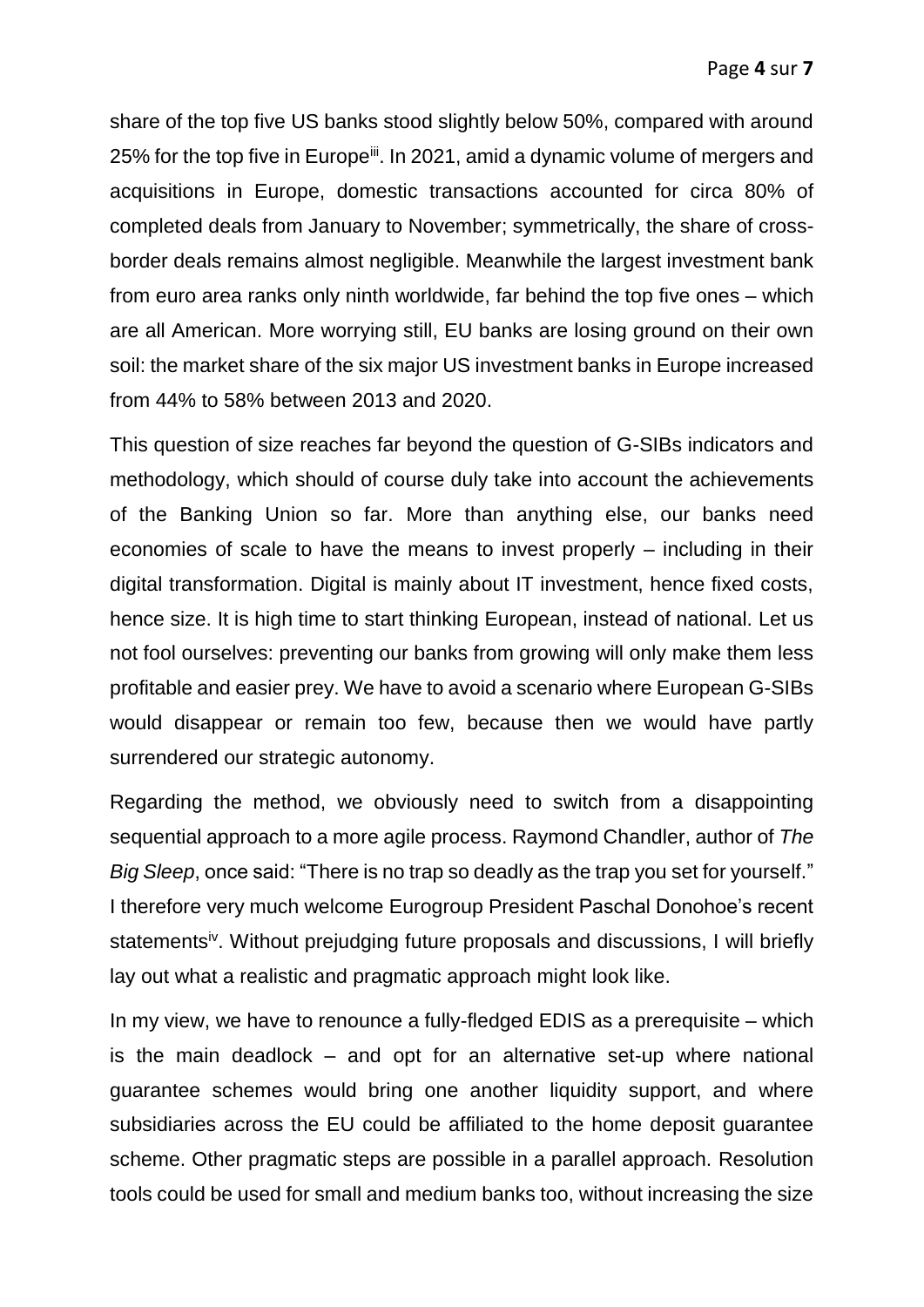of the Single Resolution Fund. We could significantly improve the coordination between Supervision and Resolution, and better incorporate the cross-border dimension in our requirements for MREL (which are still significantly higher than the TLAC international rule). Having found workable solutions for worst-case scenarios, we will be able to focus on further moving beyond home/host issues in normal times. Banks should be able to make broader use of cross-border liquidity waivers, as currently allowed by the regulation. New waivers for capital requirements should be envisaged as well.

On the prudential topic, I take the opportunity to underline that the Commission's draft transposition of Basel 3 fully takes into account the specificities of European banks and provides sufficient time to adapt to the new features of the supervisory framework. The proposed exemptions will help maintain financing capacities but they have to remain temporary; otherwise, our international credibility and Basel 3 compliance would be harmed. Let me stress it for French and European bankers who are gathered here: accepting good compromises is often a sign of intelligence; maintaining for ever excessive demands is not, and can be a road to failure.

## **III. Maintaining the momentum to implement the Capital Markets Union**

Let me now turn to CMU, which is the natural complement to the Banking Union. Capital markets and banks together provide diversified sources of financing, offering both safety and flexibility to economic agents. From a central bank point of view, a deeper and more integrated financial system is desirable to improve the transmission of our single monetary policy to all parts of the euro area and help absorb asymmetric shocks. In the United States around 60% of the impact of state-level shocks is alleviated through private capital flows, against a poor  $20\%$  in the euro area<sup>v</sup> where, financial flows even tend to worsen imbalances and fragmentation in times of crisis.

We need to reverse this trend, and in particular to foster equity financing which is the most appropriate tool for innovative projects. Insofar as innovation will be the key factor of success in the two major transformations ahead of us – digital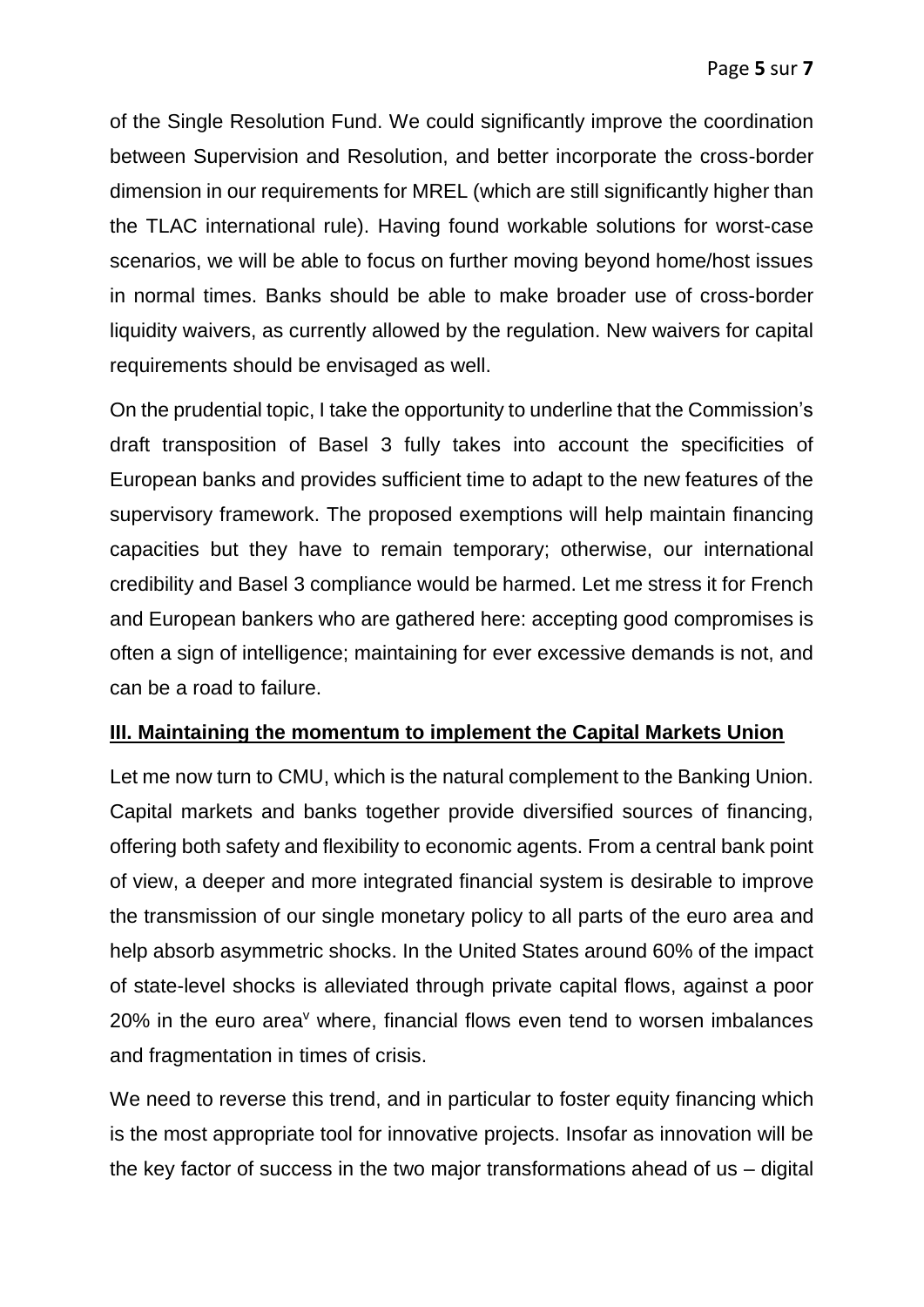and ecological –, we ought to pay special attention to the take-off of venture capital in the EU, which is still fivefold less developed than in North America<sup>vi</sup>. The EU has the world's greatest pool of savings at its disposal: the surplus of domestic savings over investment structurally exceeds EUR 300 billion. We must channel it towards productive investments and innovative projects.

In view of these high stakes, the Eurosystem warmly welcomed the launch of a new CMU action plan by the Commission in September 2020. Its sixteen legislative and non-legislative initiatives will help turn Europe into a genuine single financing market. The main issue now is to ensure the concrete implementation of the CMU. We still need to better prioritise our actions ex ante, and monitor them ex post. The CMU will not be implemented overnight and remains a long-term project. Developing a monitoring framework with selected priorities and indicators is therefore warranted, especially as the CMU enters an important legislative phase in 2022.

As part of the CMU, we have another major financial stability issue to tackle over the next few years: European banks' overreliance on third-country CCPs for the clearing of financial derivatives. Around 80% of interest rate swaps denominated in euro are still cleared in the UK; this situation cannot continue forever. For fear of market disruption, the Commission recently decided to extend equivalence for UK CCPs until end June 2025. However, Commissioner Mairead McGuinness made it crystal-clear that this extension was the last one, and that the three next years were to be used specifically for a rebalancing of clearing to the EU. I could not agree more. The public consultation launched by the Commission is a unique opportunity to put forward constructive proposals, on both sides of the coin: on the demand side, through well-calibrated prudential incentives for market participants; and on the supply side, notably with the extension of the scope of clearing, for products and entities. We have a collective responsibility to reduce systemic risk and we have to act now.

\*